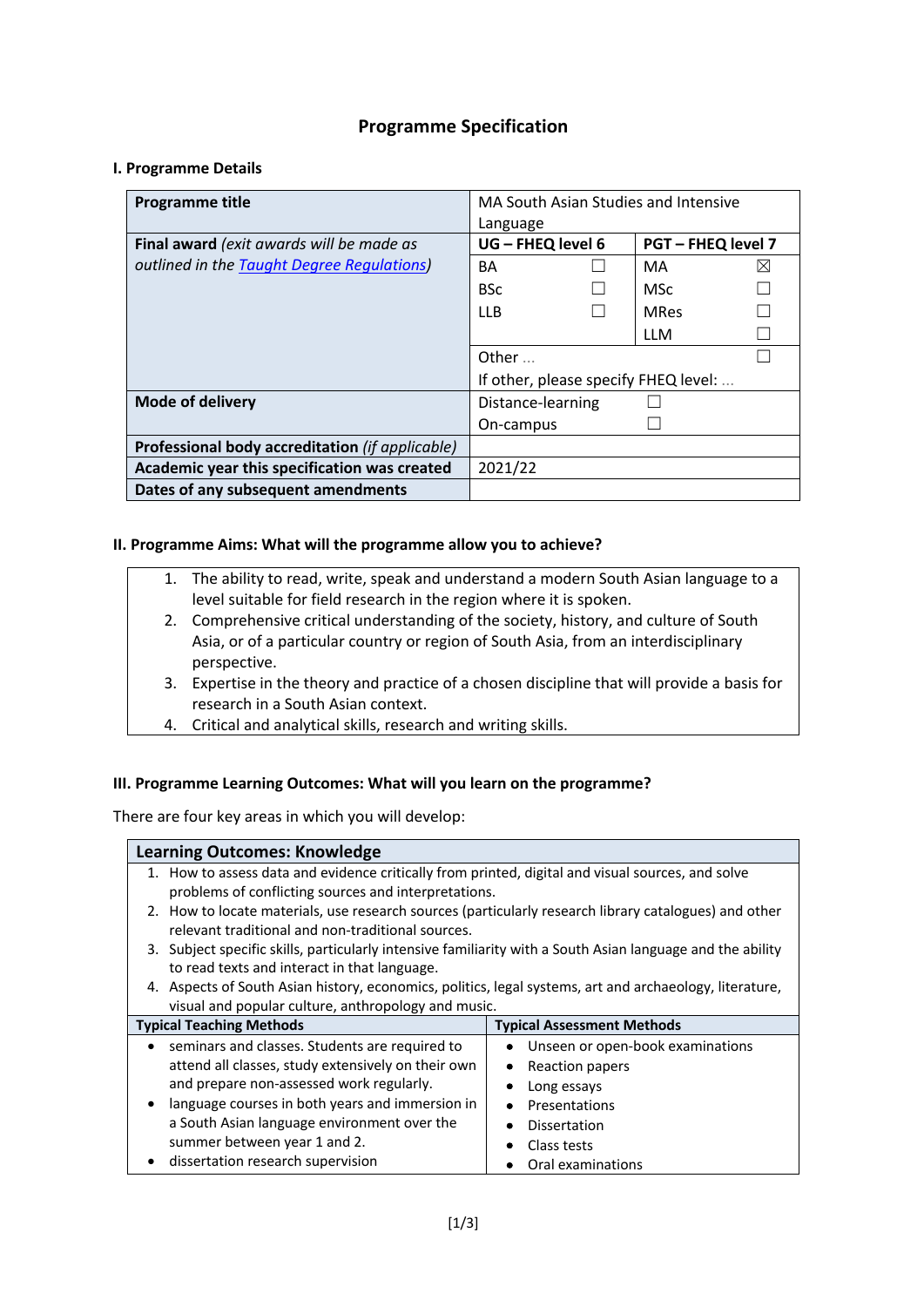| Learning Outcomes: Intellectual (thinking) skills                                                      |                                               |  |  |  |
|--------------------------------------------------------------------------------------------------------|-----------------------------------------------|--|--|--|
|                                                                                                        |                                               |  |  |  |
| 1. Development of precision and caution in assessing evidence.                                         |                                               |  |  |  |
| 2. Development of critical awareness and independence of thought.                                      |                                               |  |  |  |
| 3. Sensitivity to the existence of non-Eurocentric views and an awareness of the limitations of purely |                                               |  |  |  |
| Eurocentric interpretations.                                                                           |                                               |  |  |  |
| 4. Awareness of the value of a South Asian language in understanding the culture of a specific         |                                               |  |  |  |
| country/region within the region.                                                                      |                                               |  |  |  |
|                                                                                                        |                                               |  |  |  |
| <b>Typical Teaching Methods</b>                                                                        | <b>Typical Assessment Methods</b>             |  |  |  |
| fostered in all courses offered in the<br>$\bullet$                                                    | Unseen or open-book examinations<br>$\bullet$ |  |  |  |
| programme, in that all courses will introduce                                                          | Reaction papers                               |  |  |  |
| information that will need to be assessed                                                              | Long essays                                   |  |  |  |
| critically and will demonstrate how conflicting                                                        | Presentations                                 |  |  |  |
| interpretations arise from the same information                                                        | Dissertation                                  |  |  |  |
| acquisition of 3 through practice at presenting                                                        | Class tests                                   |  |  |  |
| seminars, discussing each other's work                                                                 | Oral examinations                             |  |  |  |
|                                                                                                        |                                               |  |  |  |
| <b>Learning Outcomes: Subject-based practical skills</b>                                               |                                               |  |  |  |
| 1. Development of written communication skills                                                         |                                               |  |  |  |
| 2. Development of oral communication skills                                                            |                                               |  |  |  |
| 3. Development of research skills                                                                      |                                               |  |  |  |
| 4. Development of language skills                                                                      |                                               |  |  |  |
|                                                                                                        |                                               |  |  |  |
| <b>Typical Teaching Methods</b>                                                                        | <b>Typical Assessment Methods</b>             |  |  |  |
| Acquisition of 1 through the writing of long<br>$\bullet$                                              | Unseen or open-book examinations<br>٠         |  |  |  |
| essays and dissertations in English and                                                                | <b>Reaction papers</b>                        |  |  |  |
| translations from and simple compositions in a                                                         | Long essays<br>٠                              |  |  |  |
| South Asian language                                                                                   | Presentations<br>$\bullet$                    |  |  |  |
| Acquisition of 2 through sessions with the SOAS                                                        | Dissertation                                  |  |  |  |
| library and each other's work.                                                                         | Class tests<br>٠                              |  |  |  |
| Acquisition of 3 through regular seminar<br>Oral examinations                                          |                                               |  |  |  |
| presentations and discussions                                                                          |                                               |  |  |  |

| <b>Learning Outcomes: Transferable skills</b>                                               |                                                                                          |  |  |  |
|---------------------------------------------------------------------------------------------|------------------------------------------------------------------------------------------|--|--|--|
| 1. Effective oral and written communication skills                                          |                                                                                          |  |  |  |
|                                                                                             | 2. Ability to access and assess information from both traditional and electronic sources |  |  |  |
| 3. Ability to work to deadlines                                                             |                                                                                          |  |  |  |
| 4. Ability to interact with mother tongue speakers of the language at an appropriate level. |                                                                                          |  |  |  |
| <b>Typical Assessment Methods</b><br><b>Typical Teaching Methods</b>                        |                                                                                          |  |  |  |
| Acquisition of 1 to 4 through long essays,                                                  | Unseen or open-book examinations                                                         |  |  |  |
| coursework and dissertation writing, seminar                                                | Reaction papers                                                                          |  |  |  |
| presentations and discussions and through the                                               | Long essays                                                                              |  |  |  |
| study of a variety of written and digital                                                   | Presentations                                                                            |  |  |  |
| materials, in libraries and research institutes of a                                        | <b>Dissertation</b>                                                                      |  |  |  |
| kind they will not have used as undergraduates                                              | Class tests                                                                              |  |  |  |
| Acquisition of 5 through an attachment to a                                                 | Oral examinations                                                                        |  |  |  |
| teaching institution in South Asia                                                          |                                                                                          |  |  |  |

 $\overline{\phantom{a}}$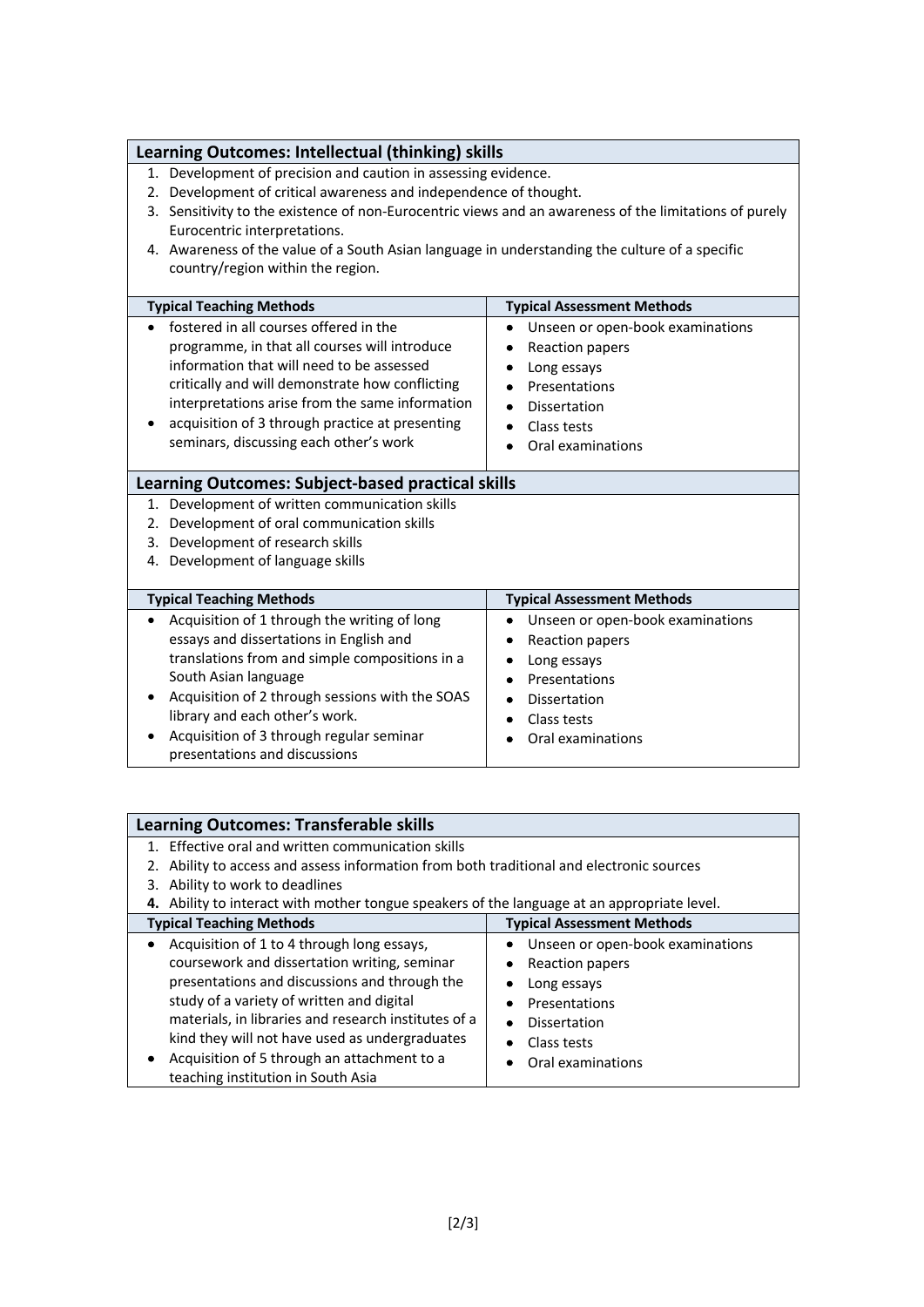# **General statement on contact hours – undergraduate programmes**

All full-time undergraduate programmes consist of 120 credits per year, in modules of 30 or 15 credits. They are taught over 10 or 20 weeks. The programme structure shows which modules are compulsory and which optional.

As a rough guide, 1 credit equals approximately 10 hours of work. Most of this will be independent study (see https://www.soas.ac.uk/admissions/ug/teaching/). Also included are class time, which may include lectures, seminars and other classes. Some subjects may have more class time than others – a typical example of this are language acquisition modules. In the Department of […], most undergraduate modules have a [...]-hour lecture every week. Some, but not all, also have a […]-hour seminar every week/every […] weeks. More information can be found on individual module pages.

# **General statement on contact hours – postgraduate programmes**

Masters programmes (with the exception of two-year full-time MAs) consist of 180 credits, made up of taught modules of 30 or 15 credits, taught over 10 or 20 weeks, and a dissertation of 60 credits. The programme structure shows which modules are compulsory and which optional.

As a rough guide, 1 credit equals approximately 10 hours of work. Most of this will be independent study (see https://www.soas.ac.uk/admissions/ug/teaching/) such as reading and research, preparing coursework, revising for examinations and so on. Also included is class time, for example lectures, seminars and other classes. Some subjects may have more class time than others – a typical example of this are language acquisition modules.

At SOAS, most postgraduate modules have a one-hour lecture and a one-hour seminar every week, but this does vary.

More information can be found on individual module pages.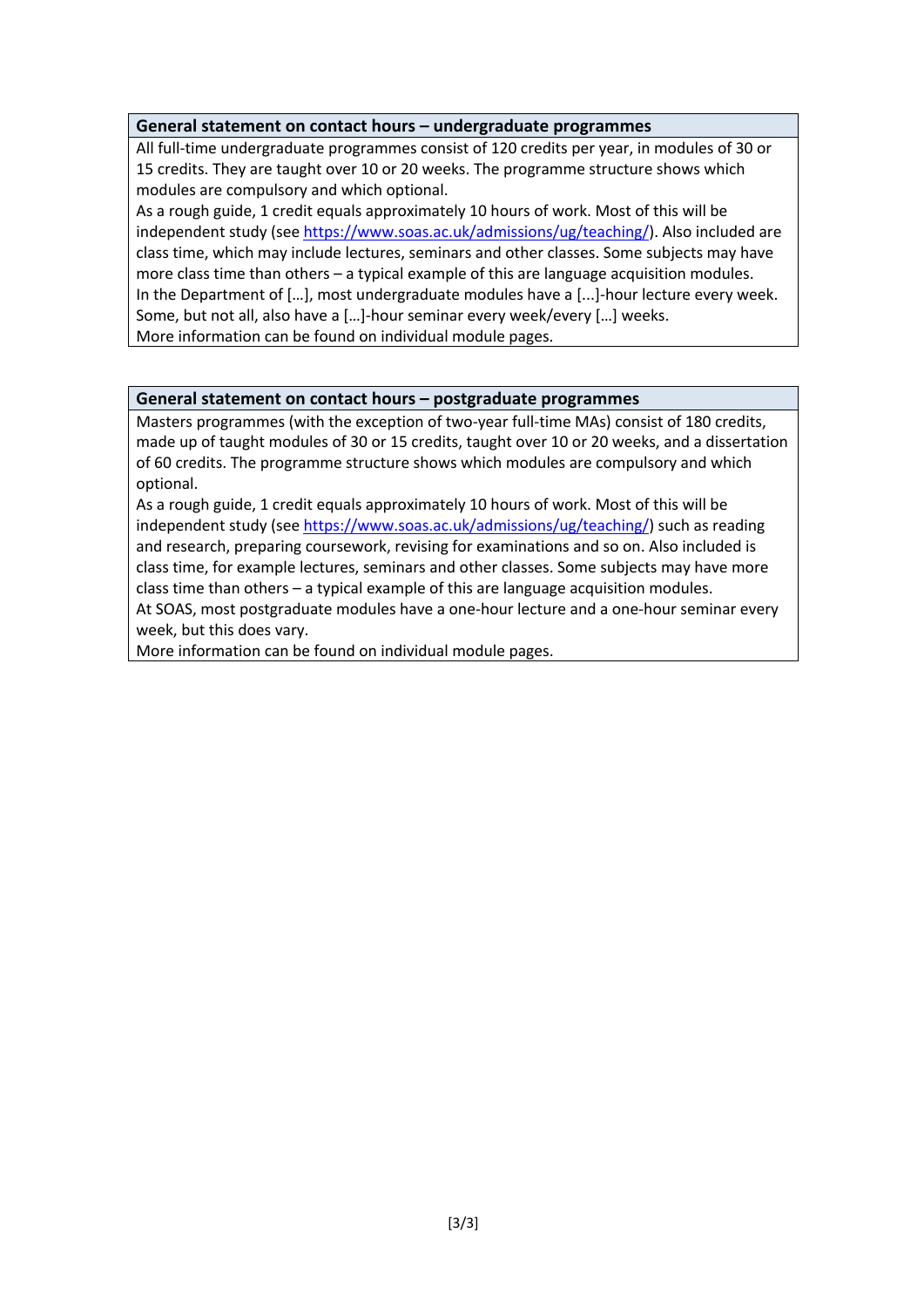

**MA South Asian Studies & Intensive Language (two years full-time)** 

15PSAH025 Nepali Language 1 B (PG) 15 15PSAC299 Nepali Language 2 (PG) 30 15PSAC309 Prakrit Language 1 (PG) 30

15PSAH030 Punjabi Language 1 A (PG) 15

15PSAH020 Sanskrit Language 1 A (PG) 15 Sanskrit pathway 15PSAH021 Sanskrit Language 1 B (PG) 15 Sanskrit pathway 15PSAC306 Sanskrit Language 2 (PG) 30 Sanskrit pathway

- 
- 
- 
- 
- 
- 
- 15PSAC305 Readings in Contemporary Hindi (PG) 30
- 15PSAH024 Nepali Language 1 A (PG) 15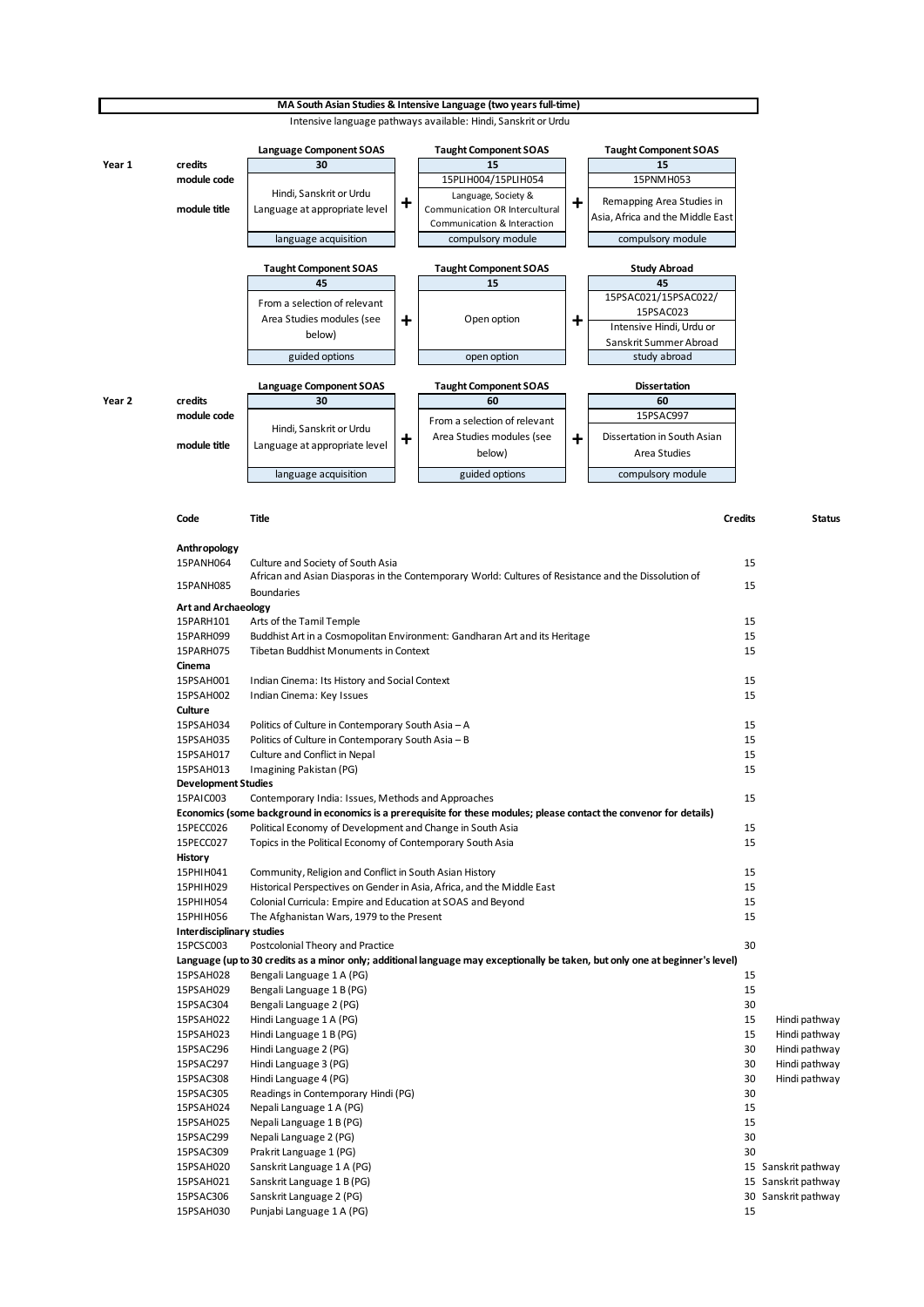| 15PSAH031                                   | Punjabi Language 1 B (PG)                                    | 15 |              |
|---------------------------------------------|--------------------------------------------------------------|----|--------------|
| 15PSAH026                                   | Urdu Language 1 A (PG)                                       | 15 | Urdu pathway |
| 15PSAH027                                   | Urdu Language 1 B (PG)                                       | 15 | Urdu pathway |
| 15PSAC301                                   | Urdu Language 2 (PG)                                         | 30 | Urdu pathway |
| 15PSAH032                                   | Urdu Literacy A (PG)                                         | 15 |              |
| 15PSAH033                                   | Urdu Literacy B (PG)                                         | 15 |              |
| 15PNMH016                                   | Persian 1 A (PG)                                             | 15 |              |
| 15PNMH017                                   | Persian 1 B (PG)                                             | 15 |              |
| 15PNMH026                                   | Persian 2 A (PG)                                             | 15 |              |
| 15PNMH027                                   | Persian 2 B (PG)                                             | 15 |              |
| 15PNMC408                                   | Persian 3 (PG)                                               | 30 |              |
| 15PCHH039                                   | Tibetan (Classical) 1 A                                      | 15 |              |
| 15PCHH039                                   | Tibetan (Classical) 1 B                                      | 15 |              |
| 15PSRC034                                   | Middle Persian                                               | 30 |              |
| Law                                         |                                                              |    |              |
| 15PLAH025                                   | Colonialism, Empire and International Law                    | 15 |              |
| 15PLAC129                                   | Law and Society in South Asia                                | 30 |              |
| Literature                                  |                                                              |    |              |
| 15PSAH038                                   | Literatures of Resistance in South Asia                      | 15 |              |
| 15PCSH004                                   | Comparative Literature: Methodology and Critique             | 15 |              |
| 15PCSH005                                   | Comparative Literature: A New Era                            | 15 |              |
| 15PNMC401                                   | Classical Persian Poetry: Texts and Traditions (PG)          | 15 |              |
| 15PSAC319                                   | Sanskrit Texts on Yoga                                       | 30 |              |
| Music                                       |                                                              |    |              |
| 15PMUH025                                   | Indian Vocal Music: Styles and Histories                     | 15 |              |
| 15PMUH021                                   | Sacred Sound in South Asia                                   | 15 |              |
| <b>Politics &amp; International Studies</b> |                                                              |    |              |
| 15PPOH052                                   | Democracy and Authoritarianism in South Asia                 | 15 |              |
| 15PPOH058                                   | <b>International Relations of South Asia</b>                 | 15 |              |
| 15PPOH064                                   | Politics of Development in Sub-Saharan Africa and South Asia | 15 |              |
| 15PPOH065                                   | Politics of Imagining South Asia                             | 15 |              |
| 15PPOH068                                   | Politics of South Asia: Beyond India                         | 15 |              |
| 15PPOH070                                   | Race and Caste                                               | 15 |              |
| <b>Religions &amp; Philosophies</b>         |                                                              |    |              |
| 15PSRH049                                   | Religions and Development                                    | 15 |              |
| 15PSRC172                                   | Buddhist Meditation in India and Tibet                       | 30 |              |
| 15PSRC173                                   | The Origins and Development of Yoga in Ancient India         | 30 |              |
| 15PSRH046                                   | Yoga and Meditation: Perspectives, Context and Methodologies | 15 |              |
| 15PSRH054                                   | The Religions of Ancient India                               | 15 |              |
| 15PSRH060                                   | Yoga and Meditation in the Jaina Tradition                   | 15 |              |
| 15PNMC228                                   | Modern Trends in Islam                                       | 30 |              |
| 15PSRH050                                   | Critical Concepts in Buddhist Studies                        | 15 |              |
| 15PSRC052                                   | Zoroastrianism: Historical and Contemporary Perspectives     | 30 |              |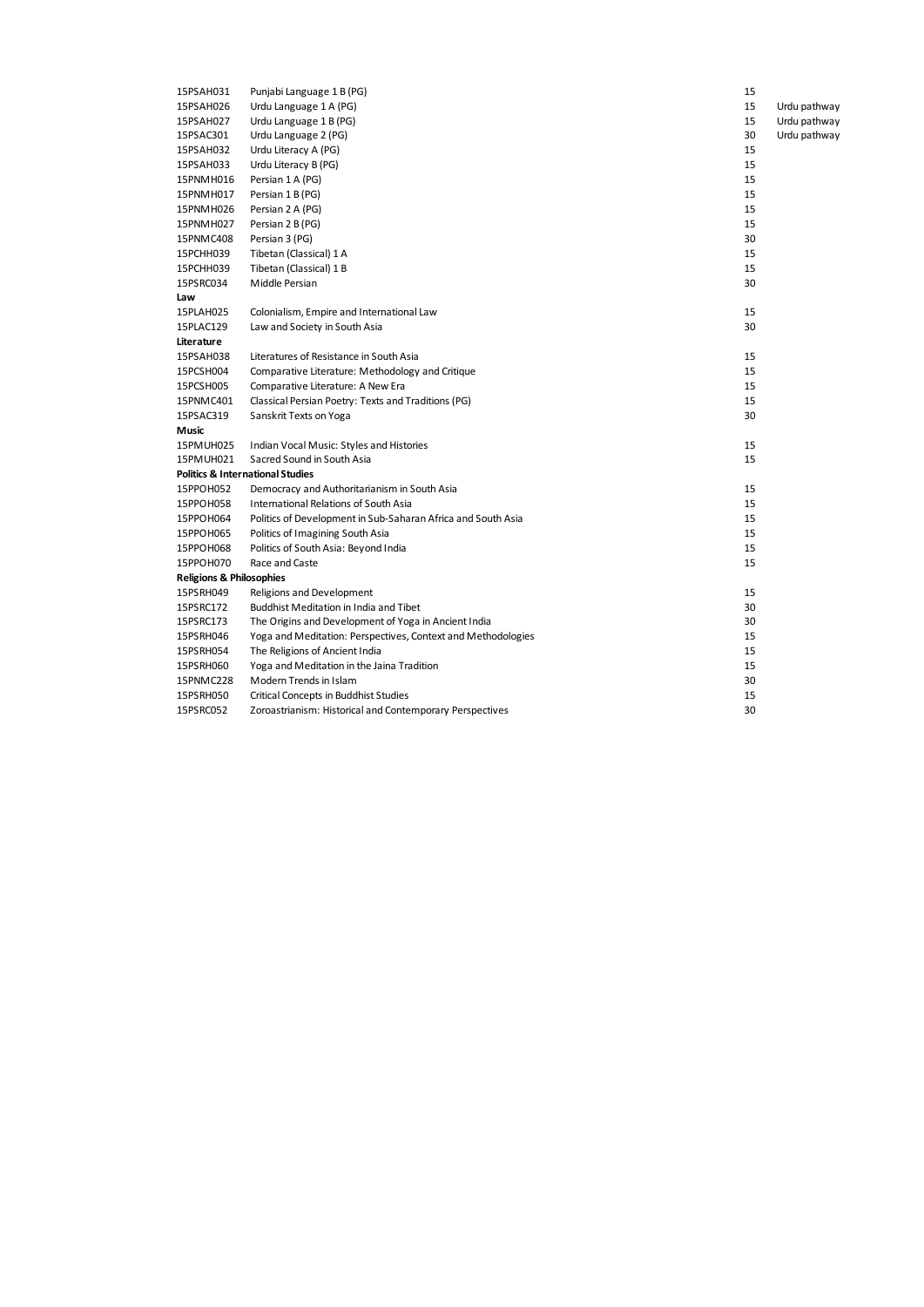

| Code | <b>Title</b><br>__ | <b>Credits</b><br>. |
|------|--------------------|---------------------|
|      |                    |                     |

| Anthropology                     |                                                                                                                               |    |
|----------------------------------|-------------------------------------------------------------------------------------------------------------------------------|----|
| 15PANH064                        | Culture and Society of South Asia                                                                                             | 15 |
| 15PANH085                        | African and Asian Diasporas in the Contemporary World: Cultures of Resistance and the Dissolution of                          | 15 |
| <b>Art and Archaeology</b>       |                                                                                                                               |    |
| 15PARH101                        | Arts of the Tamil Temple                                                                                                      | 15 |
| 15PARH099                        | Buddhist Art in a Cosmopolitan Environment: Gandharan Art and its Heritage                                                    | 15 |
| 15PARH075                        | Tibetan Buddhist Monuments in Context                                                                                         | 15 |
| Cinema                           |                                                                                                                               |    |
| 15PSAH001                        | Indian Cinema: Its History and Social Context                                                                                 | 15 |
| 15PSAH002                        | Indian Cinema: Key Issues                                                                                                     | 15 |
| Culture                          |                                                                                                                               |    |
| 15PSAH034                        | Politics of Culture in Contemporary South Asia - A                                                                            | 15 |
| 15PSAH035                        | Politics of Culture in Contemporary South Asia - B                                                                            | 15 |
| 15PSAH017                        | Culture and Conflict in Nepal                                                                                                 | 15 |
| 15PSAH013                        | Imagining Pakistan (PG)                                                                                                       | 15 |
| <b>Development Studies</b>       |                                                                                                                               |    |
| 15PAIC003                        | Contemporary India: Issues, Methods and Approaches                                                                            | 15 |
|                                  | Economics (some background in economics is a prerequisite for these modules; please contact the convenor for details)         |    |
| 15PECC026                        | Political Economy of Development and Change in South Asia                                                                     | 15 |
| 15PECC027                        | Topics in the Political Economy of Contemporary South Asia                                                                    | 15 |
| History                          |                                                                                                                               |    |
| 15PHIH041                        | Community, Religion and Conflict in South Asian History                                                                       | 15 |
| 15PHIH029                        | Historical Perspectives on Gender in Asia, Africa, and the Middle East                                                        | 15 |
| 15PHIH054                        | Colonial Curricula: Empire and Education at SOAS and Beyond                                                                   | 15 |
| 15PHIH056                        | The Afghanistan Wars, 1979 to the Present                                                                                     | 15 |
| <b>Interdisciplinary studies</b> |                                                                                                                               |    |
| 15PCSC003                        | Postcolonial Theory and Practice                                                                                              | 30 |
|                                  | Language (up to 30 credits as a minor only; additional language may exceptionally be taken, but only one at beginner's level) |    |
| 15PSAH028                        | Bengali Language 1 A (PG)                                                                                                     | 15 |
| 15PSAH029                        | Bengali Language 1 B (PG)                                                                                                     | 15 |